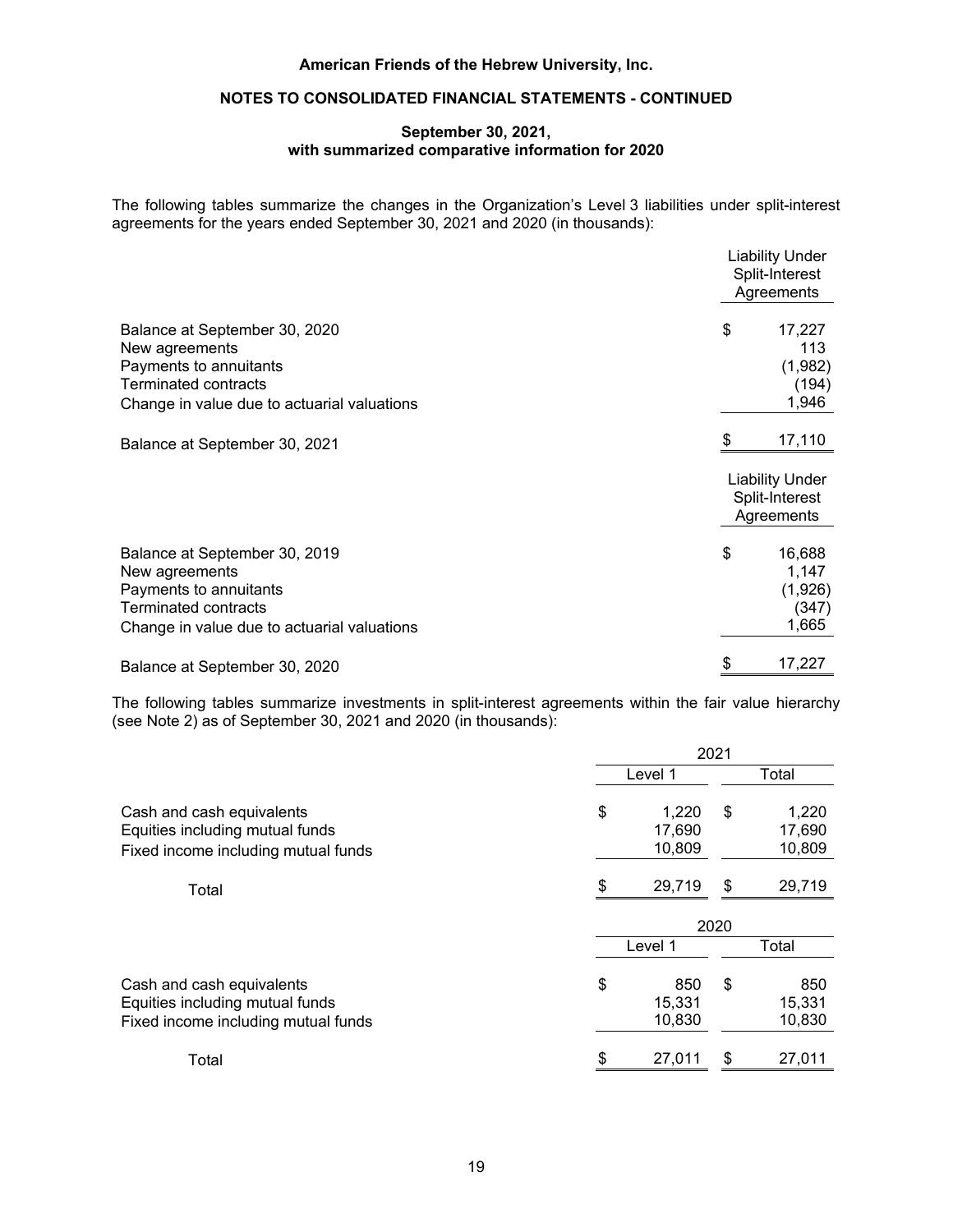

## **September 30, 2021, with summarized comparative information for 2020**

The Organization uses the NAV to determine the fair value of all the underlying investments which: (a) do not have a readily determinable fair value; and (b) prepare their investees' financial statements consistent with the measurement principles of an investment company or have the attributes of an investment company. Per the accounting standard governing NAV as a practical expedient, the following table lists investments in other companies by major category as of September 30, 2021 and 2020 (in thousands):

| 2021                                                        |    |                        |                      |    |                                      |                                                                  |                                                  |
|-------------------------------------------------------------|----|------------------------|----------------------|----|--------------------------------------|------------------------------------------------------------------|--------------------------------------------------|
| <b>Type</b>                                                 |    | <b>NAV</b><br>in Funds | # of<br><b>Funds</b> |    | Amount of<br>Unfunded<br>Commitments | Redemption<br>Terms                                              | Redemption<br><b>Restrictions</b>                |
| Private equity (a)                                          | \$ | 15,033                 | 5                    | \$ | 18,816                               | N/A                                                              | Not permitted to<br>withdraw from<br>partnership |
| Venture capital (b)                                         |    | 26,126                 | 6                    |    | 14,400                               | N/A                                                              | Not permitted to<br>withdraw from<br>partnership |
| Private equity<br>invested in real<br>estate <sup>(c)</sup> |    | 12,100                 | 5                    |    | 21,384                               | N/A                                                              | Not permitted to<br>withdraw from<br>partnership |
| Hedge funds (d)                                             |    | 123,271                | 8                    |    | 4,196                                | 30-95 days'<br>notice and<br>annual/<br>quarterly<br>redemptions | Various                                          |
|                                                             | \$ | 176,530                |                      | \$ | 58,796                               |                                                                  |                                                  |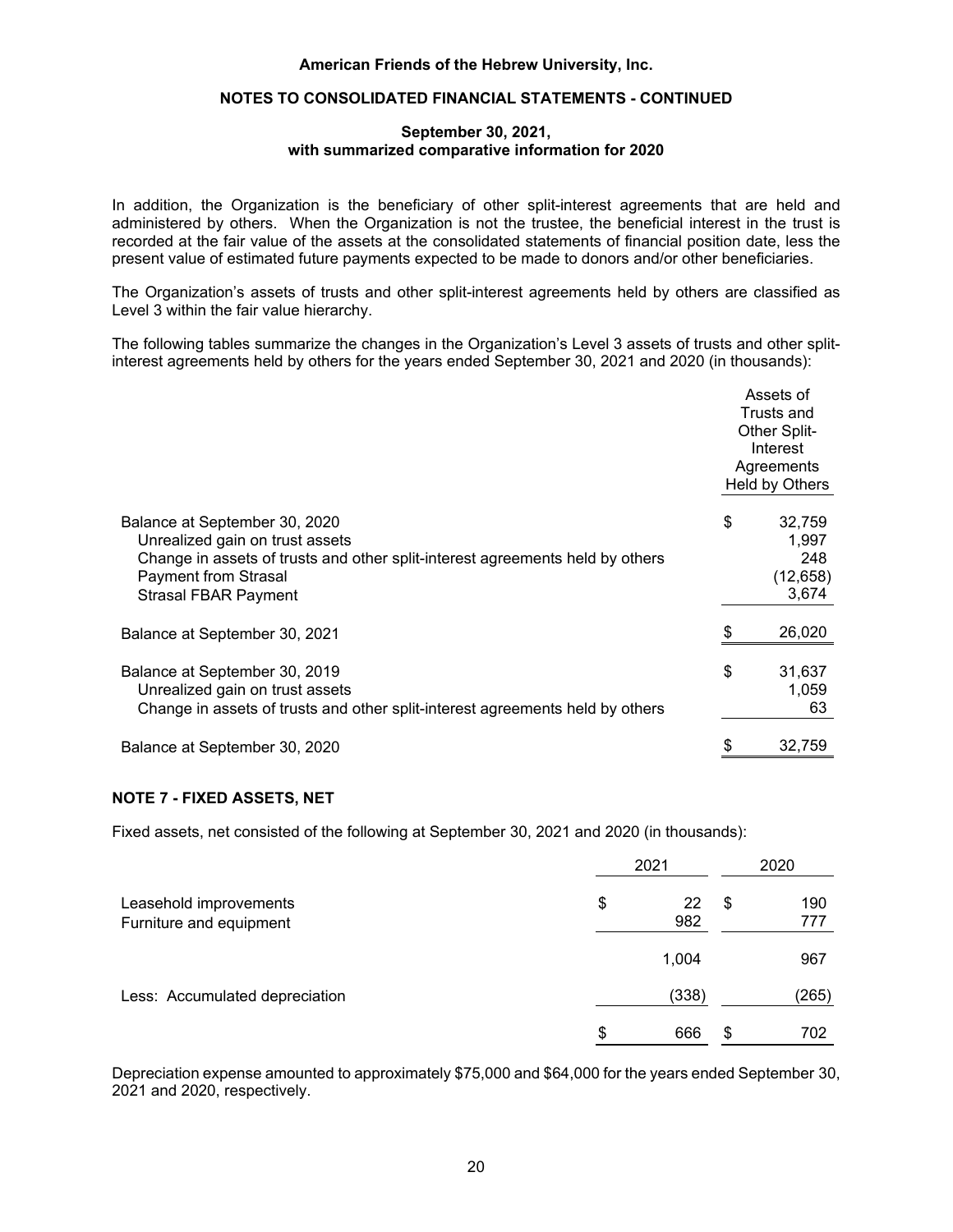

|                                                             |                        |                      | 2020 |                                      |                                                                  |                                                                                       |
|-------------------------------------------------------------|------------------------|----------------------|------|--------------------------------------|------------------------------------------------------------------|---------------------------------------------------------------------------------------|
| <b>Type</b>                                                 | <b>NAV</b><br>in Funds | # of<br><b>Funds</b> |      | Amount of<br>Unfunded<br>Commitments | Redemption<br><b>Terms</b>                                       | Redemption<br>Restrictions                                                            |
| Private equity (a)                                          | \$<br>5,942            | 7                    | \$   | 8,989                                | N/A                                                              | Not permitted to<br>withdraw from<br>partnership<br>Not permitted to<br>withdraw from |
| Venture capital (b)                                         | 9,199                  | 4                    |      | 10,344                               | N/A                                                              | partnership                                                                           |
| Private equity<br>invested in real<br>estate <sup>(c)</sup> | 7,484                  | 5                    |      | 24,696                               | N/A                                                              | Not permitted to<br>withdraw from<br>partnership                                      |
| Hedge funds (d)                                             | 72,608                 | 6                    |      | 1,927                                | 60-95 days'<br>notice and<br>annual/<br>quarterly<br>redemptions | Various                                                                               |
|                                                             | \$<br>95,233           |                      | \$   | 45,956                               |                                                                  |                                                                                       |

## **September 30, 2021, with summarized comparative information for 2020**

The following lists investments by major category:

- (a) Privately held investments with a variety of strategies, market segments, geographies and market caps with the objective of obtaining long-term growth, primarily equity securities and warrants that are not actively traded.
- (b) Privately held investments in emerging growth company funds with a variety of strategies, market segments and geographies. Primarily equity securities that are not actively traded.
- (c) Privately held investments in real estate funds with a variety of strategies, market segments and geographies (primarily US) with the objective of cash flowing investments and opportunistic investments with upside potential. Combination of equity and debt instruments.
- (d) Limited and general partnerships, unit trusts or hedge funds with variety of investment strategies including the private and public debt and equity markets both domestic and international.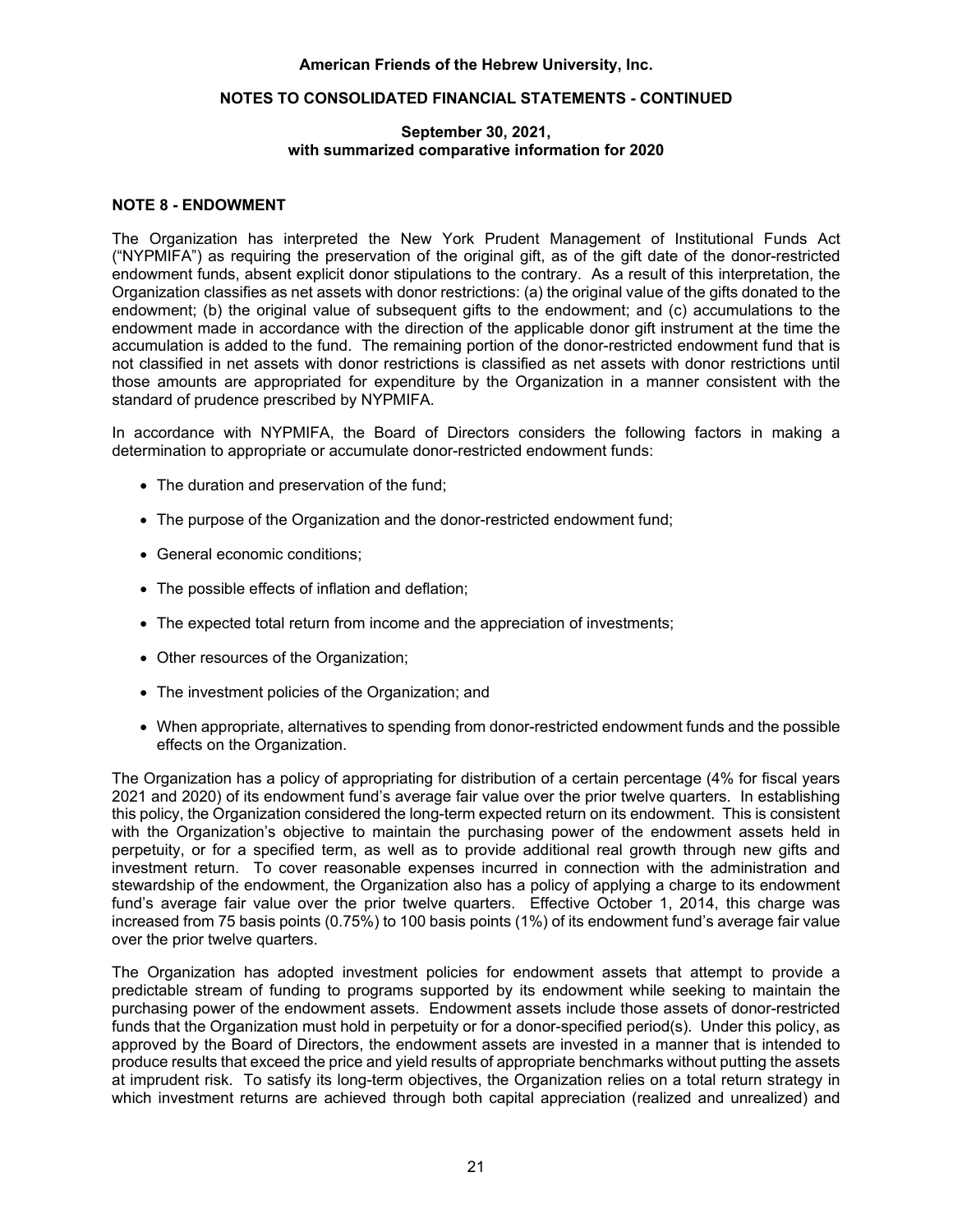

#### **September 30, 2021, with summarized comparative information for 2020**

Investment return comprises interest, dividends, and realized and unrealized gains and losses. Return for the years ended September 30, 2021 and 2020 consisted of the following (in thousands):

|                                                                          | <b>Without Donor</b><br>Restriction |       | <b>With Donor</b><br>Restriction |           | 2021 Total |          | 2020 Total |           |
|--------------------------------------------------------------------------|-------------------------------------|-------|----------------------------------|-----------|------------|----------|------------|-----------|
| Interest and dividends<br>Net realized gains on sale of                  | \$                                  | 437   | \$                               | 8,352     | \$         | 8,789    | \$         | 10,760    |
| Investments<br>Net unrealized gains on                                   |                                     | 36    |                                  | 55,551    |            | 55,587   |            | 71,920    |
| investments                                                              |                                     | 1,394 |                                  | 113,363   |            | 114,758  |            | (14, 253) |
| Total investment<br>gains                                                |                                     | 1,867 |                                  | 177,266   |            | 179,134  |            | 68,427    |
| Investment return used for<br>operations                                 |                                     | (437) |                                  | (31, 563) |            | (32,000) |            | (30, 406) |
| Net investment<br>return, in excess<br>of amounts used<br>for operations | \$                                  | 1,430 | S                                | 145,703   | \$         | 147,133  | \$         | 38,021    |

The Organization's spending policy states distributions from all endowment funds, if not otherwise limited, shall be limited to 4% for fiscal years 2021 and 2020.

For fiscal 2021 and 2020, \$1,142,000 and \$377,000, respectively, of investment advisory and custodial fees were netted against investment income.

## **NOTE 6 - SPLIT-INTEREST AGREEMENTS**

The Organization is a beneficiary under certain split-interest agreements in which the donor has established a charitable remainder unitrust, annuity trust or charitable gift annuity with specified distributions to be made over the term of the trust to the donor and/or other beneficiaries. The Organization manages and invests these assets on behalf of these beneficiaries until the agreement expires and the assets are distributed. Contribution revenue is recognized at the date the trust or annuity contract is established after recording liabilities for the present value of the estimated future payments expected to be made to the donors and/or other beneficiaries. The liabilities are adjusted annually for changes in the life expectancy of the donor or beneficiary, amortization of the discount and other changes in the estimates of future payments. The discount rate used to value new split-interest agreements ranged from 0.4% to 1.2% and 0.6% to 2.2% for the years ended September 30, 2021 and 2020, respectively. The Organization recorded contributions from new split-interest agreements of approximately \$82,000 and \$632,000 for the years ended September 30, 2021 and 2020, respectively. These amounts are included in contributions in the accompanying consolidated statements of activities. At September 30, 2021 and 2020, the Organization's liabilities under split-interest agreements were classified as Level 3 within the fair value hierarchy as required by US GAAP for fair value measurement (see Note 2).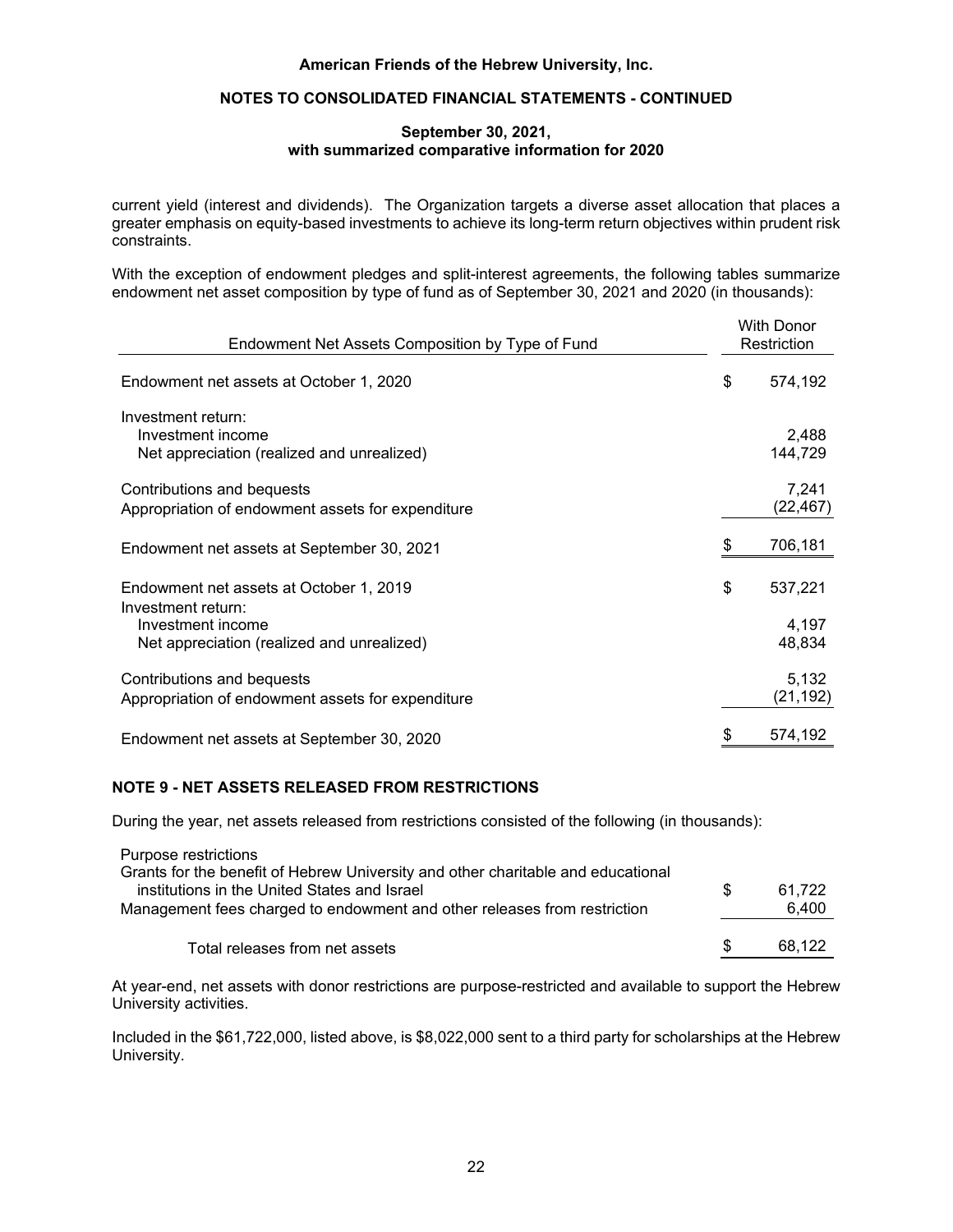

#### **September 30, 2021, with summarized comparative information for 2020**

The following tables summarize the changes in the Organization's Level 3 liabilities under split-interest agreements for the years ended September 30, 2021 and 2020 (in thousands):

|                                                                                                                                                         | <b>Liability Under</b><br>Split-Interest<br>Agreements |  |  |
|---------------------------------------------------------------------------------------------------------------------------------------------------------|--------------------------------------------------------|--|--|
| Balance at September 30, 2020<br>New agreements<br>Payments to annuitants<br><b>Terminated contracts</b><br>Change in value due to actuarial valuations | \$<br>17,227<br>113<br>(1,982)<br>(194)<br>1,946       |  |  |
| Balance at September 30, 2021                                                                                                                           | 17,110                                                 |  |  |
|                                                                                                                                                         | <b>Liability Under</b><br>Split-Interest<br>Agreements |  |  |
| Balance at September 30, 2019<br>New agreements<br>Payments to annuitants<br><b>Terminated contracts</b><br>Change in value due to actuarial valuations | \$<br>16,688<br>1,147<br>(1,926)<br>(347)<br>1,665     |  |  |
| Balance at September 30, 2020                                                                                                                           | \$<br>17,227                                           |  |  |

The following tables summarize investments in split-interest agreements within the fair value hierarchy (see Note 2) as of September 30, 2021 and 2020 (in thousands):

|                                                                                                     | 2021 |                           |    |                           |  |
|-----------------------------------------------------------------------------------------------------|------|---------------------------|----|---------------------------|--|
|                                                                                                     |      | Level 1                   |    | Total                     |  |
| Cash and cash equivalents<br>Equities including mutual funds<br>Fixed income including mutual funds | \$   | 1,220<br>17,690<br>10,809 | \$ | 1,220<br>17,690<br>10,809 |  |
| Total                                                                                               | \$   | 29,719                    | \$ | 29,719                    |  |
|                                                                                                     | 2020 |                           |    |                           |  |
|                                                                                                     |      | Level 1                   |    | Total                     |  |
| Cash and cash equivalents<br>Equities including mutual funds<br>Fixed income including mutual funds | \$   | 850<br>15,331<br>10,830   | \$ | 850<br>15,331<br>10,830   |  |
| Total                                                                                               | \$   | 27,011                    | \$ | 27,011                    |  |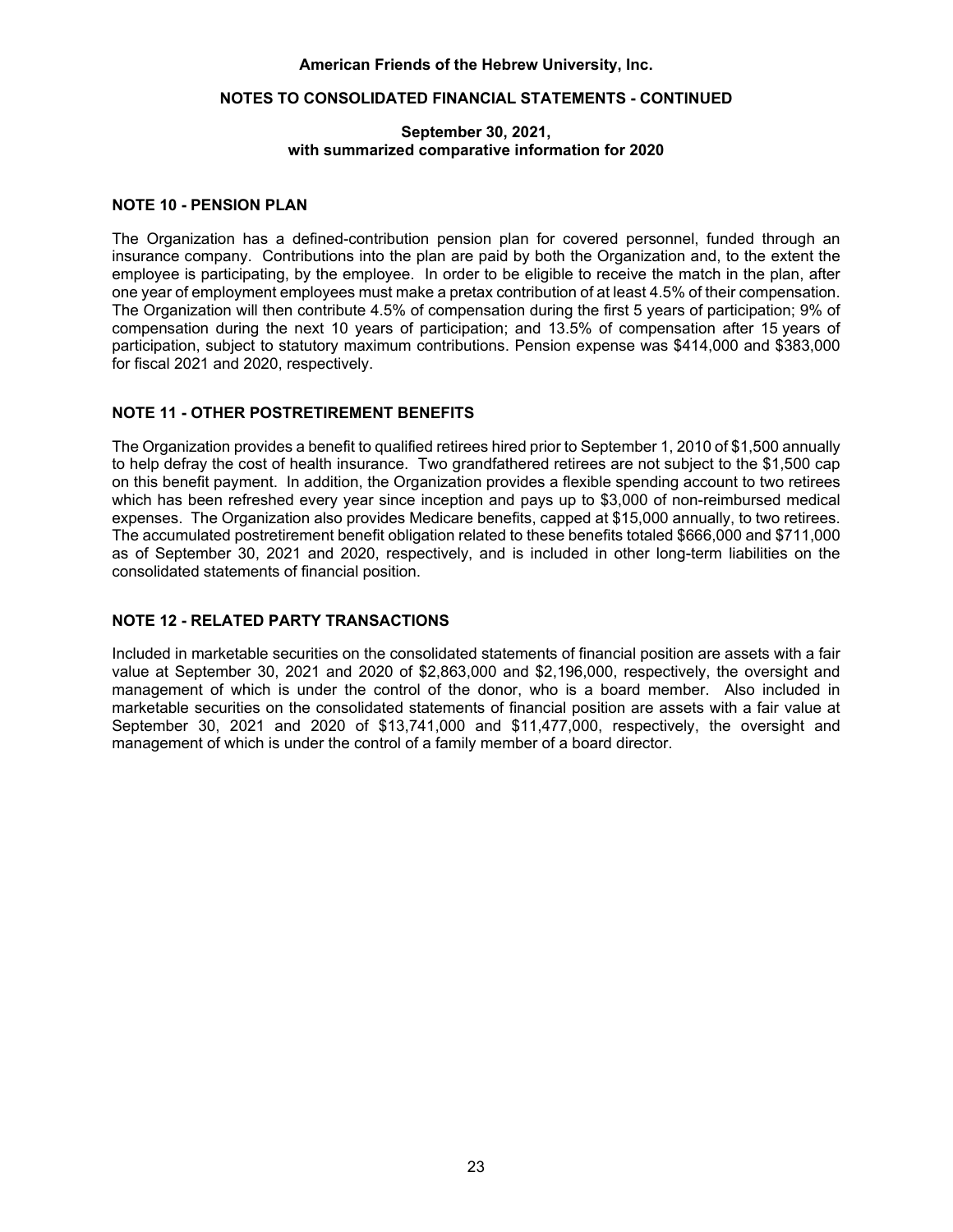

#### **September 30, 2021, with summarized comparative information for 2020**

In addition, the Organization is the beneficiary of other split-interest agreements that are held and administered by others. When the Organization is not the trustee, the beneficial interest in the trust is recorded at the fair value of the assets at the consolidated statements of financial position date, less the present value of estimated future payments expected to be made to donors and/or other beneficiaries.

The Organization's assets of trusts and other split-interest agreements held by others are classified as Level 3 within the fair value hierarchy.

The following tables summarize the changes in the Organization's Level 3 assets of trusts and other splitinterest agreements held by others for the years ended September 30, 2021 and 2020 (in thousands):

|                                                                                                                                                                                                                 |    | Assets of<br>Trusts and<br><b>Other Split-</b><br>Interest<br>Agreements<br>Held by Others |
|-----------------------------------------------------------------------------------------------------------------------------------------------------------------------------------------------------------------|----|--------------------------------------------------------------------------------------------|
| Balance at September 30, 2020<br>Unrealized gain on trust assets<br>Change in assets of trusts and other split-interest agreements held by others<br><b>Payment from Strasal</b><br><b>Strasal FBAR Payment</b> | \$ | 32,759<br>1,997<br>248<br>(12, 658)<br>3,674                                               |
| Balance at September 30, 2021                                                                                                                                                                                   | S  | 26,020                                                                                     |
| Balance at September 30, 2019<br>Unrealized gain on trust assets<br>Change in assets of trusts and other split-interest agreements held by others                                                               | \$ | 31,637<br>1,059<br>63                                                                      |
| Balance at September 30, 2020                                                                                                                                                                                   |    | 32,759                                                                                     |

## **NOTE 7 - FIXED ASSETS, NET**

Fixed assets, net consisted of the following at September 30, 2021 and 2020 (in thousands):

|                                                   |    | 2021      |   | 2020       |
|---------------------------------------------------|----|-----------|---|------------|
| Leasehold improvements<br>Furniture and equipment | \$ | 22<br>982 | S | 190<br>777 |
|                                                   |    | 1,004     |   | 967        |
| Less: Accumulated depreciation                    |    | (338)     |   | (265)      |
|                                                   | S  | 666       | S | 702        |

Depreciation expense amounted to approximately \$75,000 and \$64,000 for the years ended September 30, 2021 and 2020, respectively.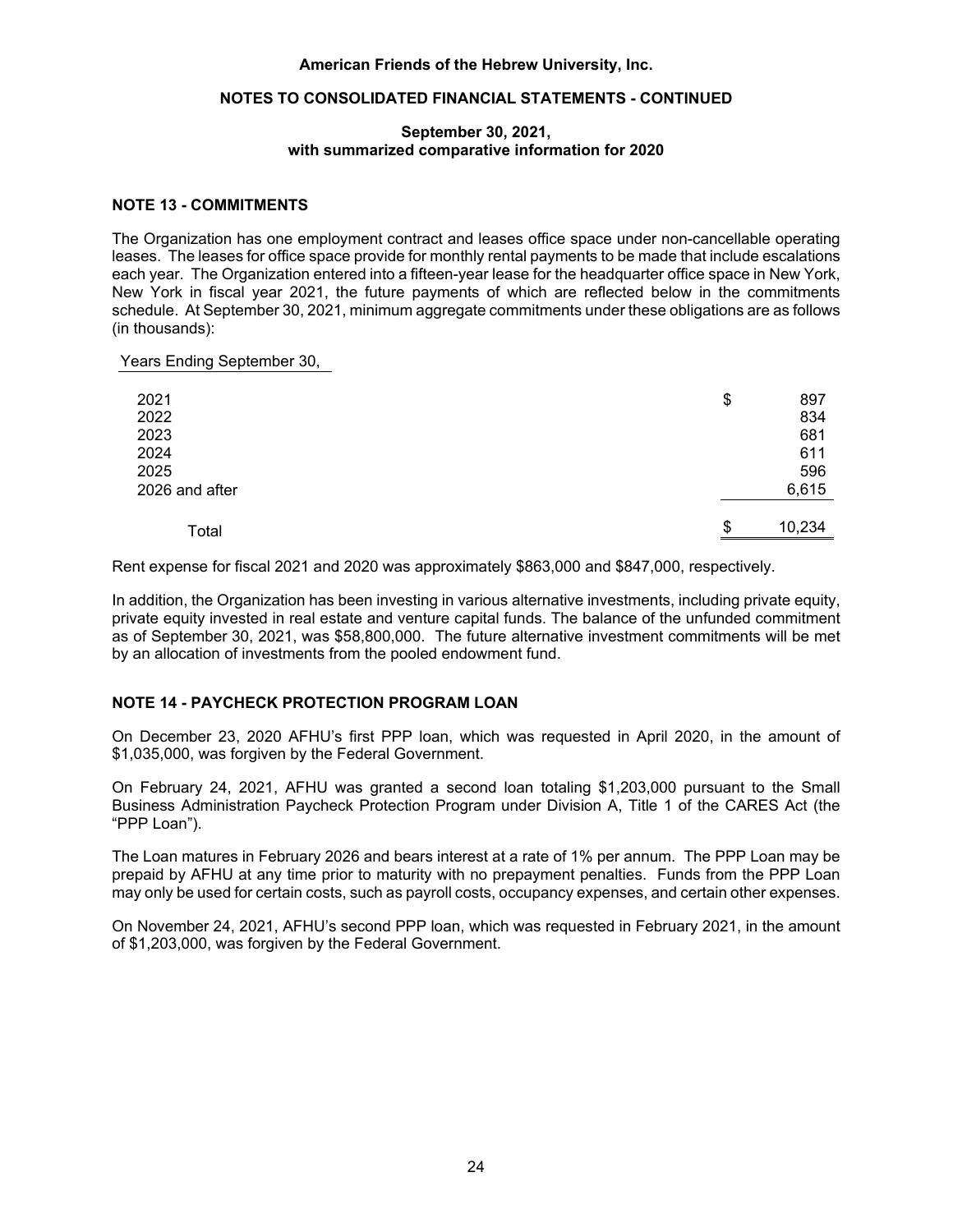

#### **September 30, 2021, with summarized comparative information for 2020**

### **NOTE 8 - ENDOWMENT**

The Organization has interpreted the New York Prudent Management of Institutional Funds Act ("NYPMIFA") as requiring the preservation of the original gift, as of the gift date of the donor-restricted endowment funds, absent explicit donor stipulations to the contrary. As a result of this interpretation, the Organization classifies as net assets with donor restrictions: (a) the original value of the gifts donated to the endowment; (b) the original value of subsequent gifts to the endowment; and (c) accumulations to the endowment made in accordance with the direction of the applicable donor gift instrument at the time the accumulation is added to the fund. The remaining portion of the donor-restricted endowment fund that is not classified in net assets with donor restrictions is classified as net assets with donor restrictions until those amounts are appropriated for expenditure by the Organization in a manner consistent with the standard of prudence prescribed by NYPMIFA.

In accordance with NYPMIFA, the Board of Directors considers the following factors in making a determination to appropriate or accumulate donor-restricted endowment funds:

- The duration and preservation of the fund;
- The purpose of the Organization and the donor-restricted endowment fund;
- General economic conditions;
- The possible effects of inflation and deflation;
- The expected total return from income and the appreciation of investments;
- Other resources of the Organization;
- The investment policies of the Organization; and
- When appropriate, alternatives to spending from donor-restricted endowment funds and the possible effects on the Organization.

The Organization has a policy of appropriating for distribution of a certain percentage (4% for fiscal years 2021 and 2020) of its endowment fund's average fair value over the prior twelve quarters. In establishing this policy, the Organization considered the long-term expected return on its endowment. This is consistent with the Organization's objective to maintain the purchasing power of the endowment assets held in perpetuity, or for a specified term, as well as to provide additional real growth through new gifts and investment return. To cover reasonable expenses incurred in connection with the administration and stewardship of the endowment, the Organization also has a policy of applying a charge to its endowment fund's average fair value over the prior twelve quarters. Effective October 1, 2014, this charge was increased from 75 basis points (0.75%) to 100 basis points (1%) of its endowment fund's average fair value over the prior twelve quarters.

The Organization has adopted investment policies for endowment assets that attempt to provide a predictable stream of funding to programs supported by its endowment while seeking to maintain the purchasing power of the endowment assets. Endowment assets include those assets of donor-restricted funds that the Organization must hold in perpetuity or for a donor-specified period(s). Under this policy, as approved by the Board of Directors, the endowment assets are invested in a manner that is intended to produce results that exceed the price and yield results of appropriate benchmarks without putting the assets at imprudent risk. To satisfy its long-term objectives, the Organization relies on a total return strategy in which investment returns are achieved through both capital appreciation (realized and unrealized) and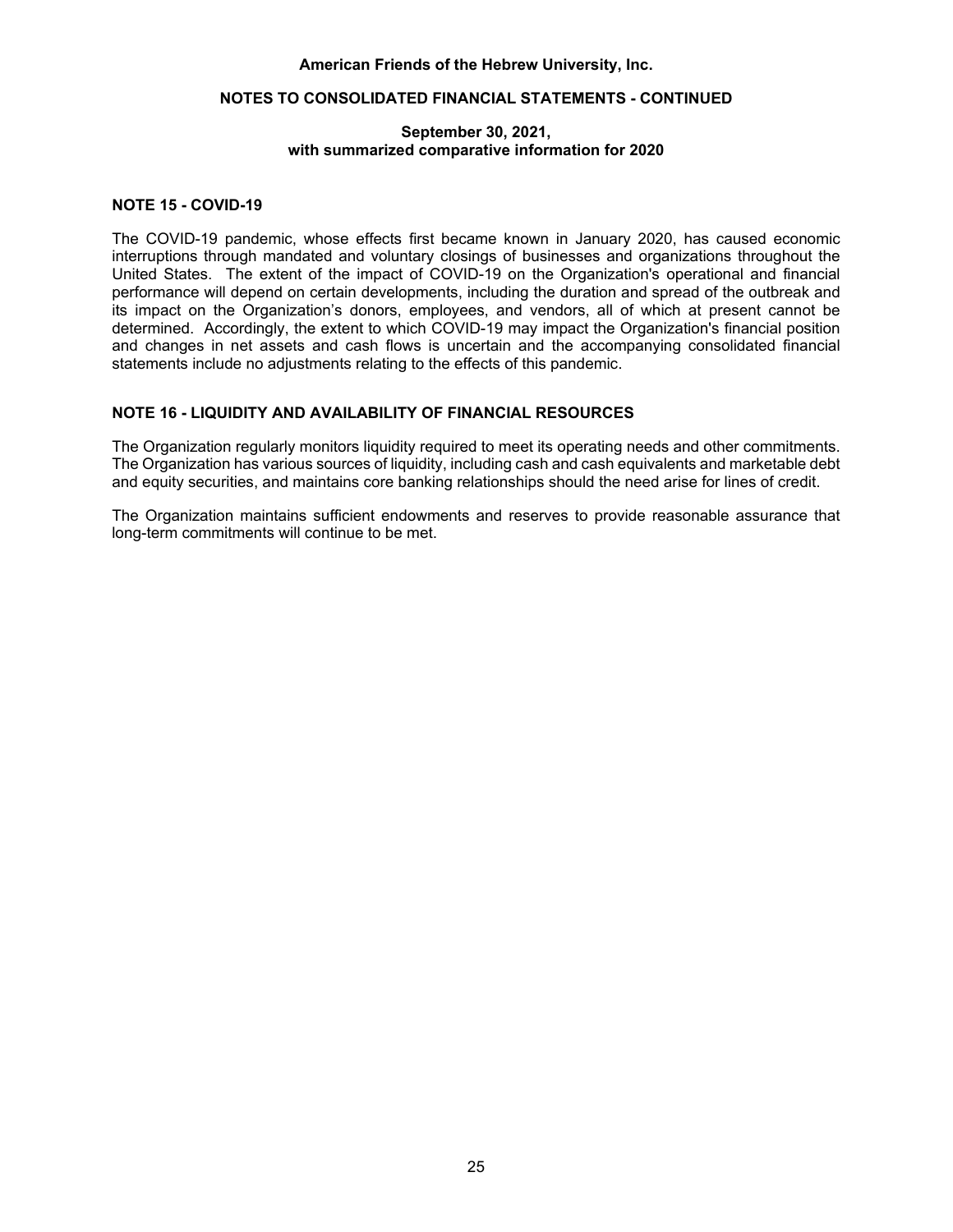

#### **September 30, 2021, with summarized comparative information for 2020**

current yield (interest and dividends). The Organization targets a diverse asset allocation that places a greater emphasis on equity-based investments to achieve its long-term return objectives within prudent risk constraints.

With the exception of endowment pledges and split-interest agreements, the following tables summarize endowment net asset composition by type of fund as of September 30, 2021 and 2020 (in thousands):

| Endowment Net Assets Composition by Type of Fund                                      | <b>With Donor</b><br>Restriction |                   |  |
|---------------------------------------------------------------------------------------|----------------------------------|-------------------|--|
| Endowment net assets at October 1, 2020                                               | \$                               | 574,192           |  |
| Investment return:<br>Investment income<br>Net appreciation (realized and unrealized) |                                  | 2,488<br>144,729  |  |
| Contributions and bequests<br>Appropriation of endowment assets for expenditure       |                                  | 7,241<br>(22,467) |  |
| Endowment net assets at September 30, 2021                                            | \$                               | 706,181           |  |
| Endowment net assets at October 1, 2019<br>Investment return:                         | \$                               | 537,221           |  |
| Investment income<br>Net appreciation (realized and unrealized)                       |                                  | 4,197<br>48,834   |  |
| Contributions and bequests<br>Appropriation of endowment assets for expenditure       |                                  | 5,132<br>(21,192) |  |
| Endowment net assets at September 30, 2020                                            | \$                               | 574,192           |  |

## **NOTE 9 - NET ASSETS RELEASED FROM RESTRICTIONS**

During the year, net assets released from restrictions consisted of the following (in thousands):

| \$. | 61.722 |
|-----|--------|
|     | 6.400  |
|     | 68.122 |
|     |        |

At year-end, net assets with donor restrictions are purpose-restricted and available to support the Hebrew University activities.

Included in the \$61,722,000, listed above, is \$8,022,000 sent to a third party for scholarships at the Hebrew University.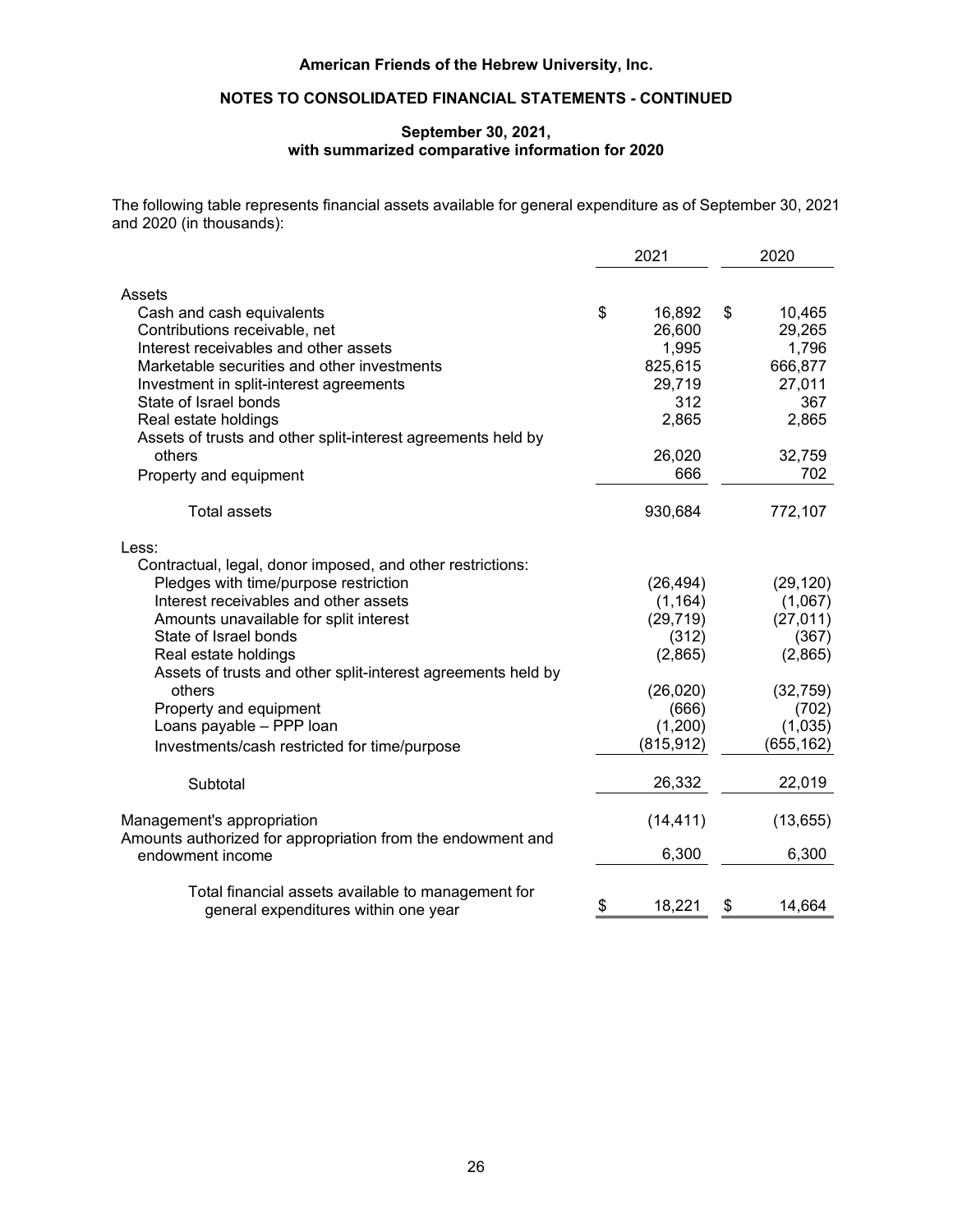

#### **September 30, 2021, with summarized comparative information for 2020**

#### **NOTE 10 - PENSION PLAN**

The Organization has a defined-contribution pension plan for covered personnel, funded through an insurance company. Contributions into the plan are paid by both the Organization and, to the extent the employee is participating, by the employee. In order to be eligible to receive the match in the plan, after one year of employment employees must make a pretax contribution of at least 4.5% of their compensation. The Organization will then contribute 4.5% of compensation during the first 5 years of participation; 9% of compensation during the next 10 years of participation; and 13.5% of compensation after 15 years of participation, subject to statutory maximum contributions. Pension expense was \$414,000 and \$383,000 for fiscal 2021 and 2020, respectively.

## **NOTE 11 - OTHER POSTRETIREMENT BENEFITS**

The Organization provides a benefit to qualified retirees hired prior to September 1, 2010 of \$1,500 annually to help defray the cost of health insurance. Two grandfathered retirees are not subject to the \$1,500 cap on this benefit payment. In addition, the Organization provides a flexible spending account to two retirees which has been refreshed every year since inception and pays up to \$3,000 of non-reimbursed medical expenses. The Organization also provides Medicare benefits, capped at \$15,000 annually, to two retirees. The accumulated postretirement benefit obligation related to these benefits totaled \$666,000 and \$711,000 as of September 30, 2021 and 2020, respectively, and is included in other long-term liabilities on the consolidated statements of financial position.

## **NOTE 12 - RELATED PARTY TRANSACTIONS**

Included in marketable securities on the consolidated statements of financial position are assets with a fair value at September 30, 2021 and 2020 of \$2,863,000 and \$2,196,000, respectively, the oversight and management of which is under the control of the donor, who is a board member. Also included in marketable securities on the consolidated statements of financial position are assets with a fair value at September 30, 2021 and 2020 of \$13,741,000 and \$11,477,000, respectively, the oversight and management of which is under the control of a family member of a board director.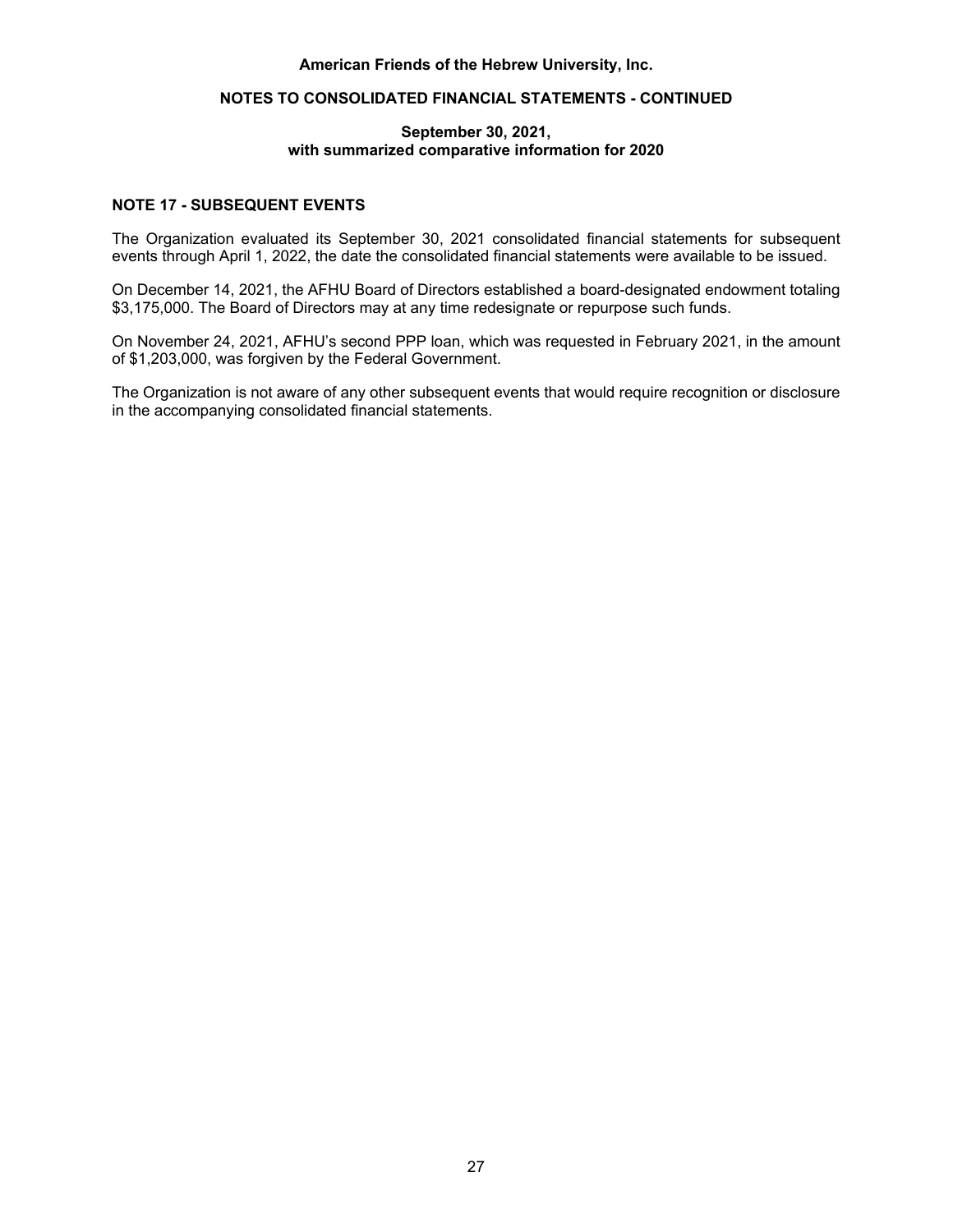

#### **September 30, 2021, with summarized comparative information for 2020**

#### **NOTE 13 - COMMITMENTS**

The Organization has one employment contract and leases office space under non-cancellable operating leases. The leases for office space provide for monthly rental payments to be made that include escalations each year. The Organization entered into a fifteen-year lease for the headquarter office space in New York, New York in fiscal year 2021, the future payments of which are reflected below in the commitments schedule. At September 30, 2021, minimum aggregate commitments under these obligations are as follows (in thousands):

Years Ending September 30,

| 2021           | \$<br>897    |
|----------------|--------------|
| 2022           | 834          |
| 2023           | 681          |
| 2024           | 611          |
| 2025           | 596          |
| 2026 and after | 6,615        |
|                |              |
| Total          | \$<br>10,234 |

Rent expense for fiscal 2021 and 2020 was approximately \$863,000 and \$847,000, respectively.

In addition, the Organization has been investing in various alternative investments, including private equity, private equity invested in real estate and venture capital funds. The balance of the unfunded commitment as of September 30, 2021, was \$58,800,000. The future alternative investment commitments will be met by an allocation of investments from the pooled endowment fund.

## **NOTE 14 - PAYCHECK PROTECTION PROGRAM LOAN**

On December 23, 2020 AFHU's first PPP loan, which was requested in April 2020, in the amount of \$1,035,000, was forgiven by the Federal Government.

On February 24, 2021, AFHU was granted a second loan totaling \$1,203,000 pursuant to the Small Business Administration Paycheck Protection Program under Division A, Title 1 of the CARES Act (the "PPP Loan").

The Loan matures in February 2026 and bears interest at a rate of 1% per annum. The PPP Loan may be prepaid by AFHU at any time prior to maturity with no prepayment penalties. Funds from the PPP Loan may only be used for certain costs, such as payroll costs, occupancy expenses, and certain other expenses.

On November 24, 2021, AFHU's second PPP loan, which was requested in February 2021, in the amount of \$1,203,000, was forgiven by the Federal Government.